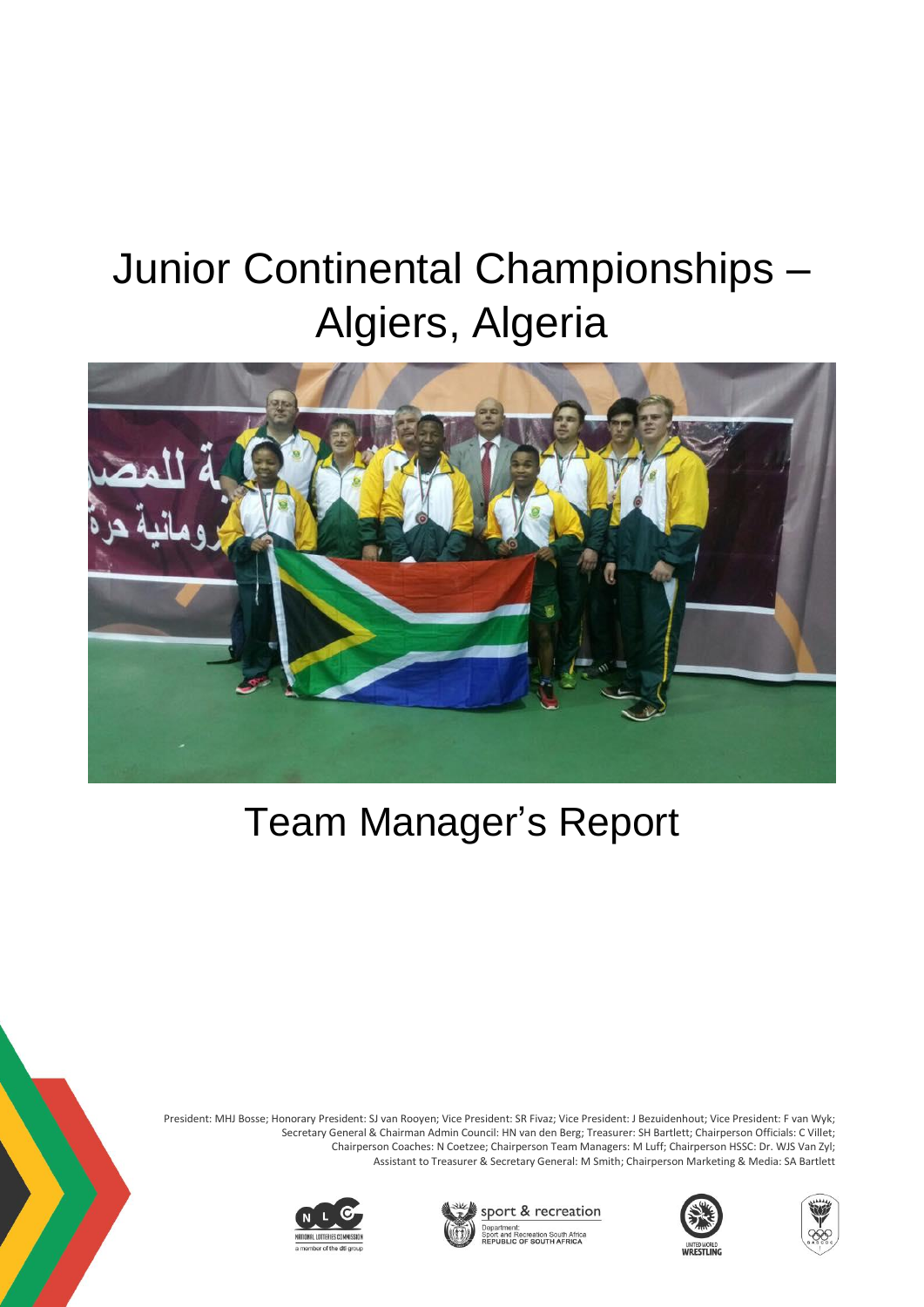



## **Index**

- 1. Introduction
	- 1.1. Wrestlers
	- 1.2. Coaches
	- 1.3. Team Managers
	- 1.4. Officials
	- 1.5. Supporters/Spectators
	- 1.6. Withdrawals
- 2. Preparation
	- 2.1. Training
	- 2.2. Administration
- 3. Championship
	- 3.1. Transport
	- 3.2. Accommodation
	- 3.3. Exploring the country
	- 3.4. Wrestling and Training Venue
	- 3.5. Medical, Weigh-in and Paring
	- 3.6. Placing of SA Wrestlers
	- 3.7. Team Placing
	- 3.8. Team Discipline
- 4. Acknowledgements
- 5. Finances

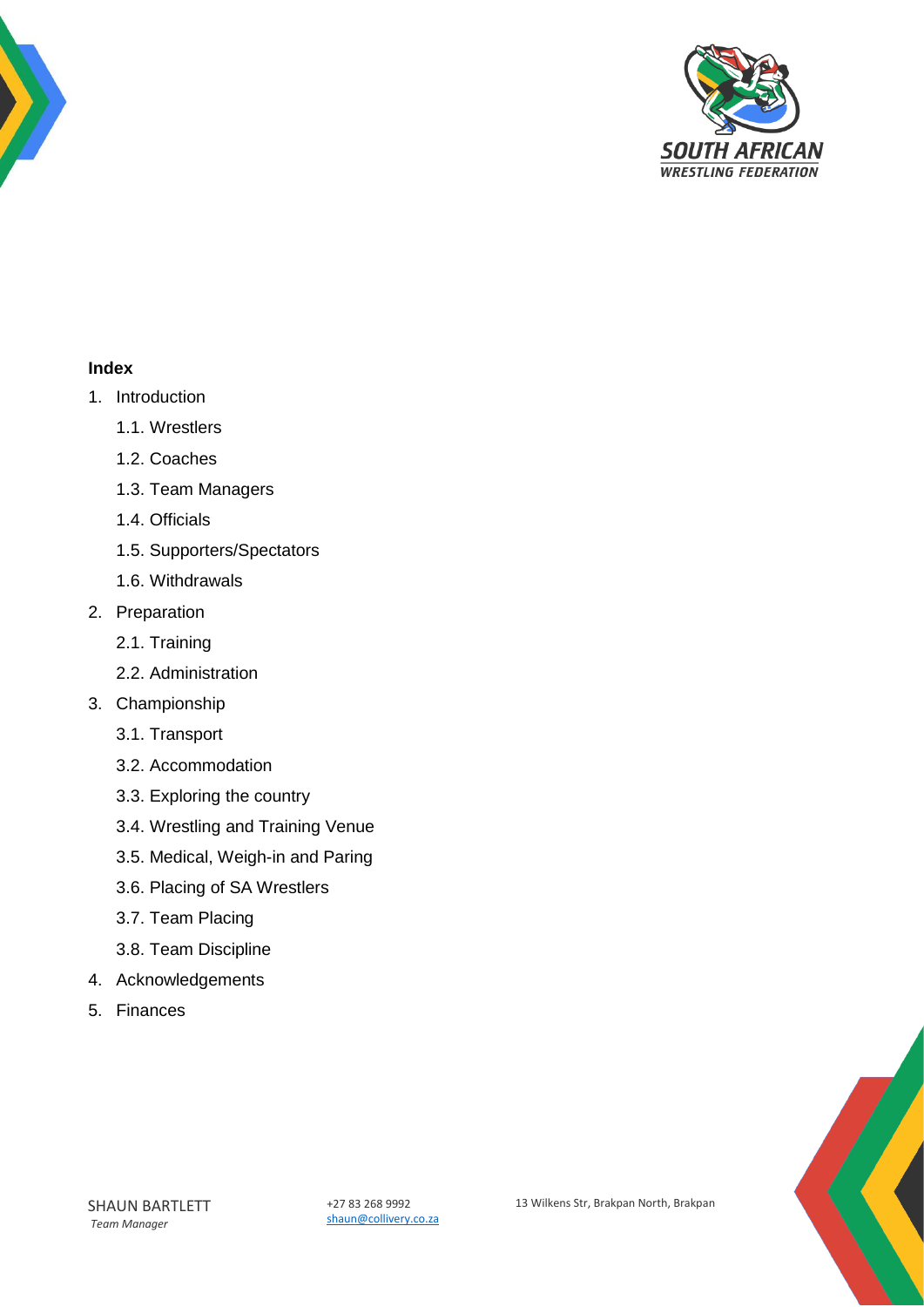



#### **1. Introduction**

National Trials were held on the 19<sup>th</sup> of March 2016 at the Protea Community Hall in Cape Town. The team was then selected from the winners of the various divisions.

#### **1.1. Wrestlers**

**Greco Roman**

#### **The team consisted of cadet male and female wrestlers:**

|      | Surname, Name<br>Chochi, Given<br>Khathali, Tiisetsang<br>Osadolor, Onke Jeffery<br>Whelan, Wiehan Corne<br>Nel, Ian Gert                                          | <b>Bracket</b><br>50 <sub>kg</sub><br>60kg<br>66kg<br>74kg<br>84kg | Ass<br><b>GNWA</b><br><b>WPWA</b><br><b>WPWA</b><br><b>KZNWA</b><br><b>LWA</b>                    |  |  |  |  |  |  |  |  |  |  |
|------|--------------------------------------------------------------------------------------------------------------------------------------------------------------------|--------------------------------------------------------------------|---------------------------------------------------------------------------------------------------|--|--|--|--|--|--|--|--|--|--|
|      | <b>Freestyle</b>                                                                                                                                                   |                                                                    |                                                                                                   |  |  |  |  |  |  |  |  |  |  |
|      | Surname, Name<br>Beukes, Jason Juwayne<br>Chochi, Gift<br>Van Den Berg, Hermanus Nicolaas<br>Mzimase, Tebuo<br>Marais, Fredylan George<br>Van Zyl, Hendrik Andries | <b>Bracket</b><br>50kg<br>55kg<br>60kg<br>66kg<br>84kg<br>120kg    | <b>Ass</b><br><b>BWA</b><br><b>GNWA</b><br><b>MWA</b><br><b>WPWA</b><br><b>HNWA</b><br><b>LWA</b> |  |  |  |  |  |  |  |  |  |  |
|      | <b>Female</b>                                                                                                                                                      |                                                                    |                                                                                                   |  |  |  |  |  |  |  |  |  |  |
|      | Surname, Name<br>Theledi, Patricia                                                                                                                                 | <b>Bracket</b><br>44kg                                             | Ass<br><b>CGWA</b>                                                                                |  |  |  |  |  |  |  |  |  |  |
|      | 1.2. Coaches                                                                                                                                                       |                                                                    |                                                                                                   |  |  |  |  |  |  |  |  |  |  |
|      | Van Der Walt, Cornelius Johannes<br>Alberts, Tobias                                                                                                                |                                                                    | <b>SWA</b><br><b>EGWA</b>                                                                         |  |  |  |  |  |  |  |  |  |  |
| 1.3. | <b>Team Manager</b>                                                                                                                                                |                                                                    |                                                                                                   |  |  |  |  |  |  |  |  |  |  |
|      | Bartlett, Shaun Harold                                                                                                                                             |                                                                    | <b>EGWA</b>                                                                                       |  |  |  |  |  |  |  |  |  |  |

**1.4. Officials**

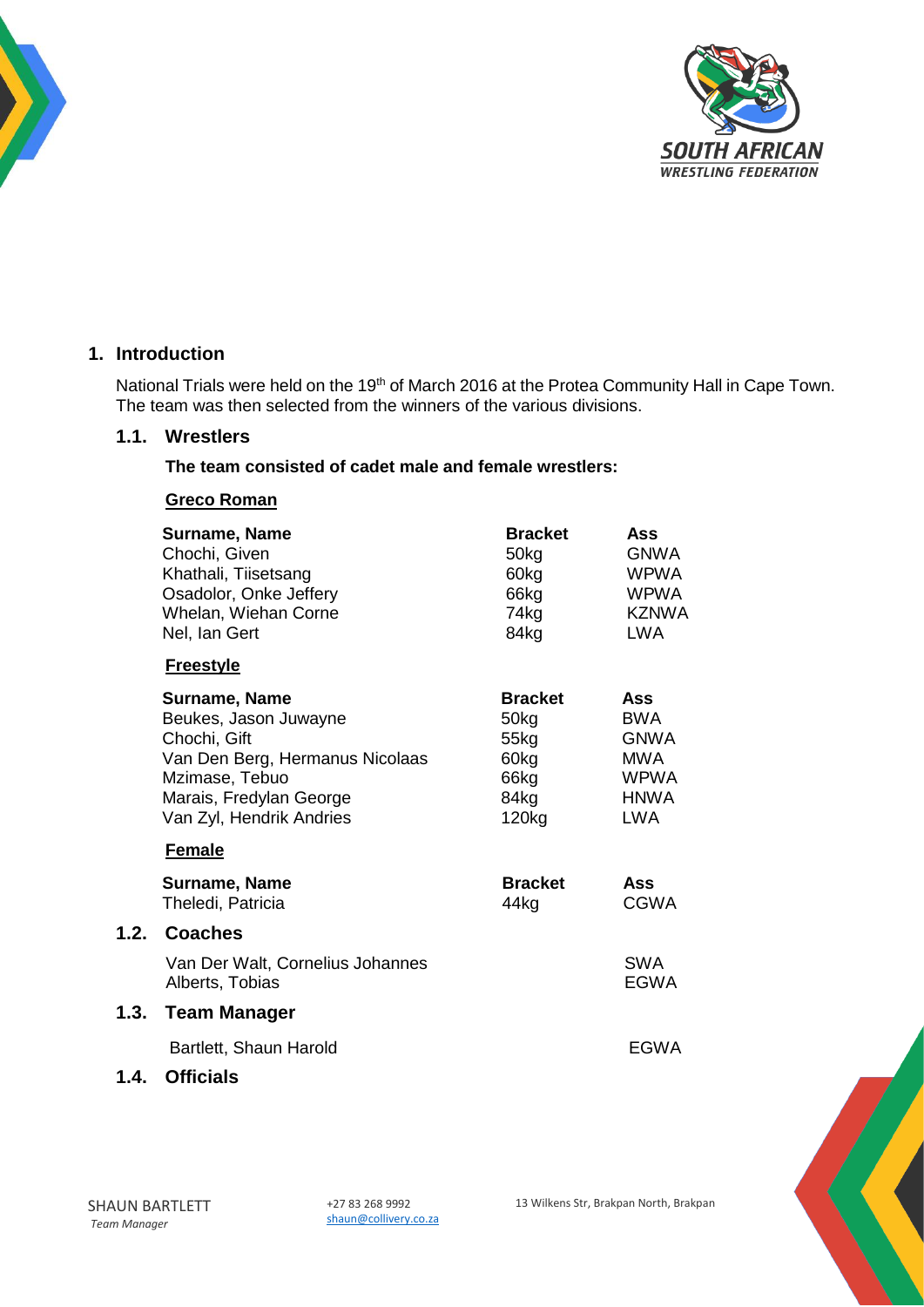



Giliomee, Willem Johannes WPWA Van Zyl, Adam LWA

Although not part of the touring party, Mr Charles Villet was appointed by UWW as one of the instructors prior to the Championship where he assisted in presenting a UWW Referee's course and also assisted the UWW representative during the Championship.

## **1.5. Supporters/Spectators**

The Cadet Team was accompanied by Ms Mariaan Kruger (MWA) and Mr Johann Kotze (WPWA) there support was highly appreciated by the Junior team members as well.

#### **1.6. Withdrawals**

The following Team Members withdrew prior to departure

Louw, Reynhardt – FS 60kg from GNWA Roets, Pieter Rudolf – FS 74kg from LWA Stans, Leanco – FW 59kg from GNWA Du Plessis Jonovan – FS 86kg from GNWA



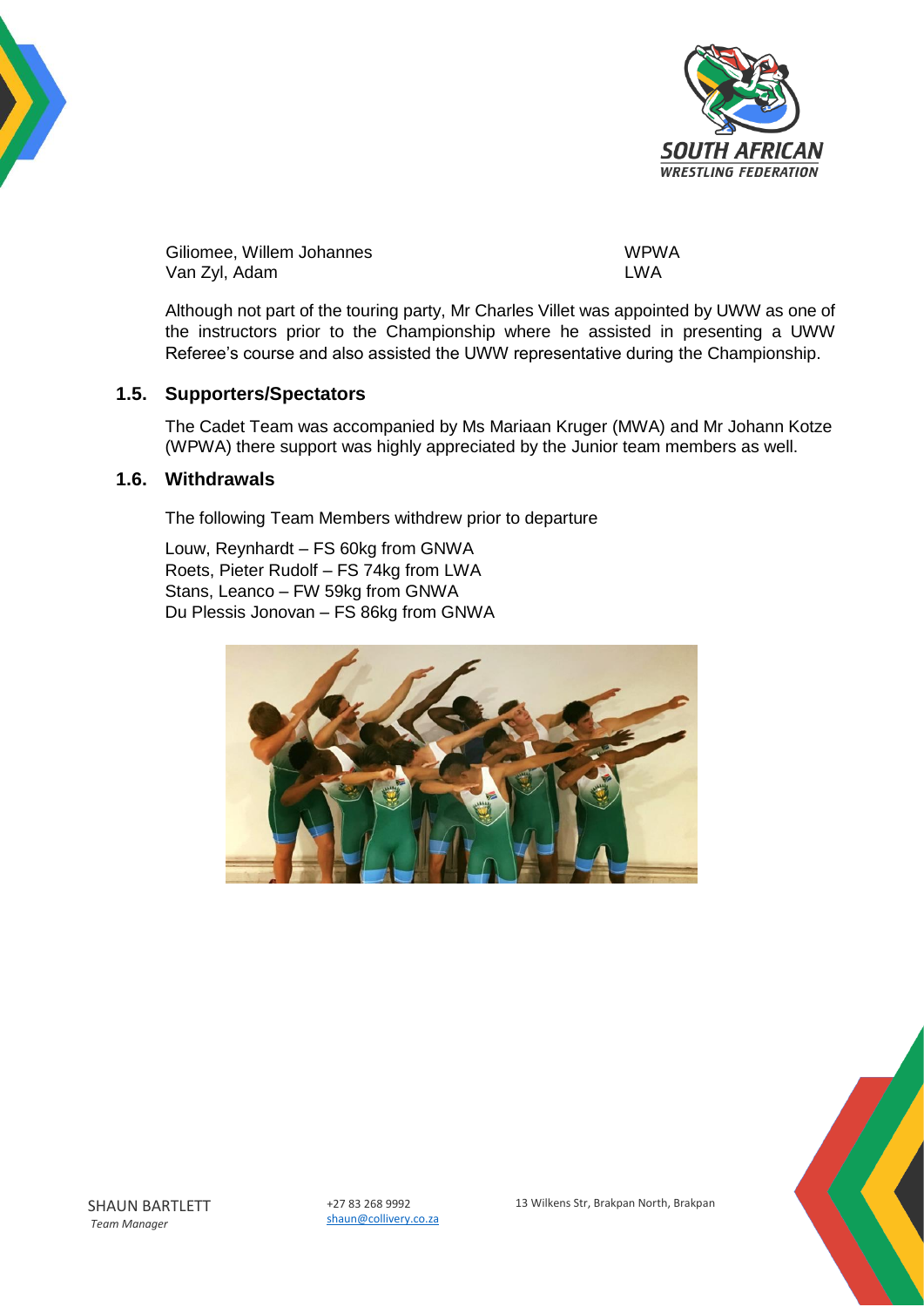







SHAUN BARTLETT *Team Manager*

+27 83 268 9992 shaun@collivery.co.za 13 Wilkens Str, Brakpan North, Brakpan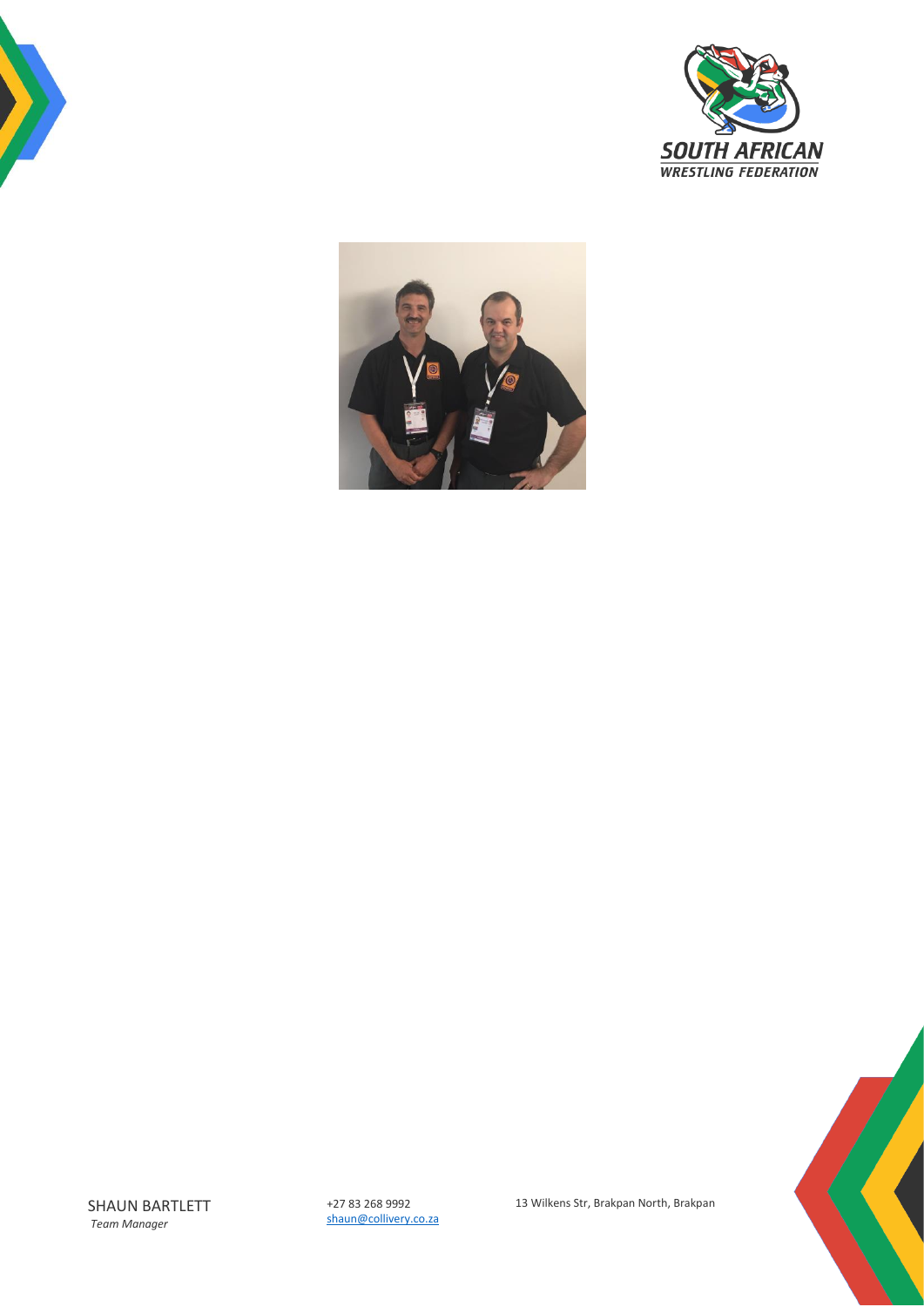



#### **Preparation**

## **1.7. Training**

National training groups attended regional training sessions and camps under the supervision of the South African Wrestling Federations Coaches Council. Attendance registers were kept and sent through on a regular basis.

One national training camp was held in June and all members of the team were present thanks to financial assistance provided by the Federation through finds received from the Department of Sport and Recreation.

A fitness test was conducted by the coaching team and results were shared with the team members and problem areas discussed with the wrestler's club and provincial coach.

Training facilities in Algeria were of a very high standard and the area was well maintained. Wrestlers were put through their paces as soon as they arrived in Algeria and were quickly acclimatised and by the time the competition started they were all used to the heat and humidity in Algiers.

#### **1.8. Administration**

Administration of the team was handled by myself with regular e-mails and letters being sent out. Separate WhatsApp groups were created for Coaches, Team Members and Parents which enabled me to communicate quickly and effectively with everyone.

The withdrawal of Cameroon as host country caused initial problems and uncertainty amongst parents and was a huge frustration for the team managers who could not make travel arrangements without knowing where the championship was to be hosted – if at all.

Once Algeria was announced as the new host Nation and the championship was officially postponed we were able to ensure that everything was put in place in time for the team to depart.

The air tickets were a concern because the new dates coincided with the European summer and SA School holidays and availability was a major problem. However, thanks to the efforts of Bertie Loubser from Travel Counsellors in Cape Town and many late nights we managed to split the team in two and the two groups managed to get seats from CTN and JNB. We did however need to depart a day earlier from South Africa and stay and additional day in Algeria due to non-availability of seats.

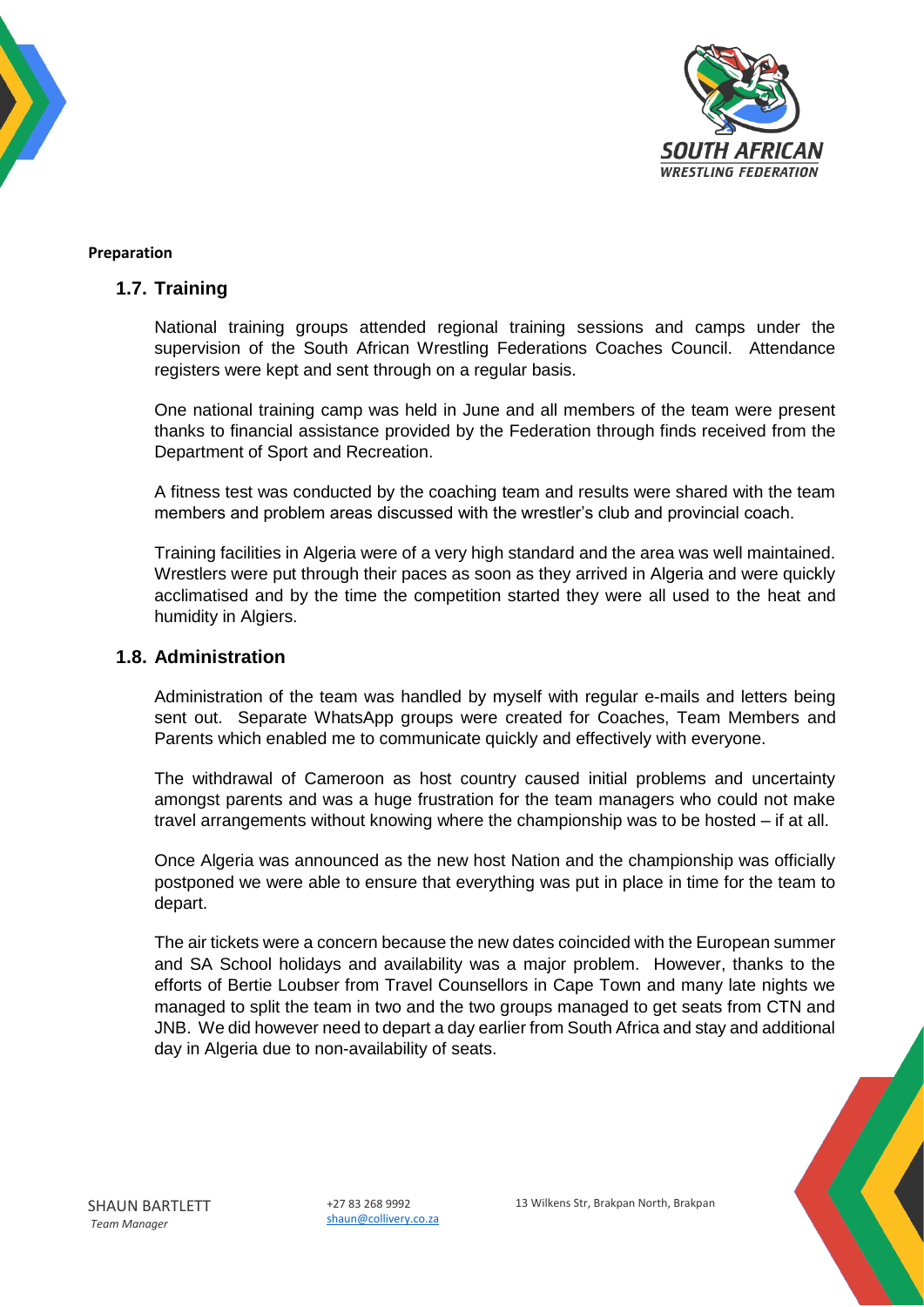



Team members from the Western Cape and Boland travelled on Turkish Airways and the rest of the team travelled on Qatar airways via Doha.

The Visa Applications were handled through VisaPak who assisted with the preparation of the applications and ensuring the process was as stress free as possible. All visas were successfully obtained and passports were returned to the team members several days before departure.







SHAUN BARTLETT *Team Manager*

+27 83 268 9992 shaun@collivery.co.za 13 Wilkens Str, Brakpan North, Brakpan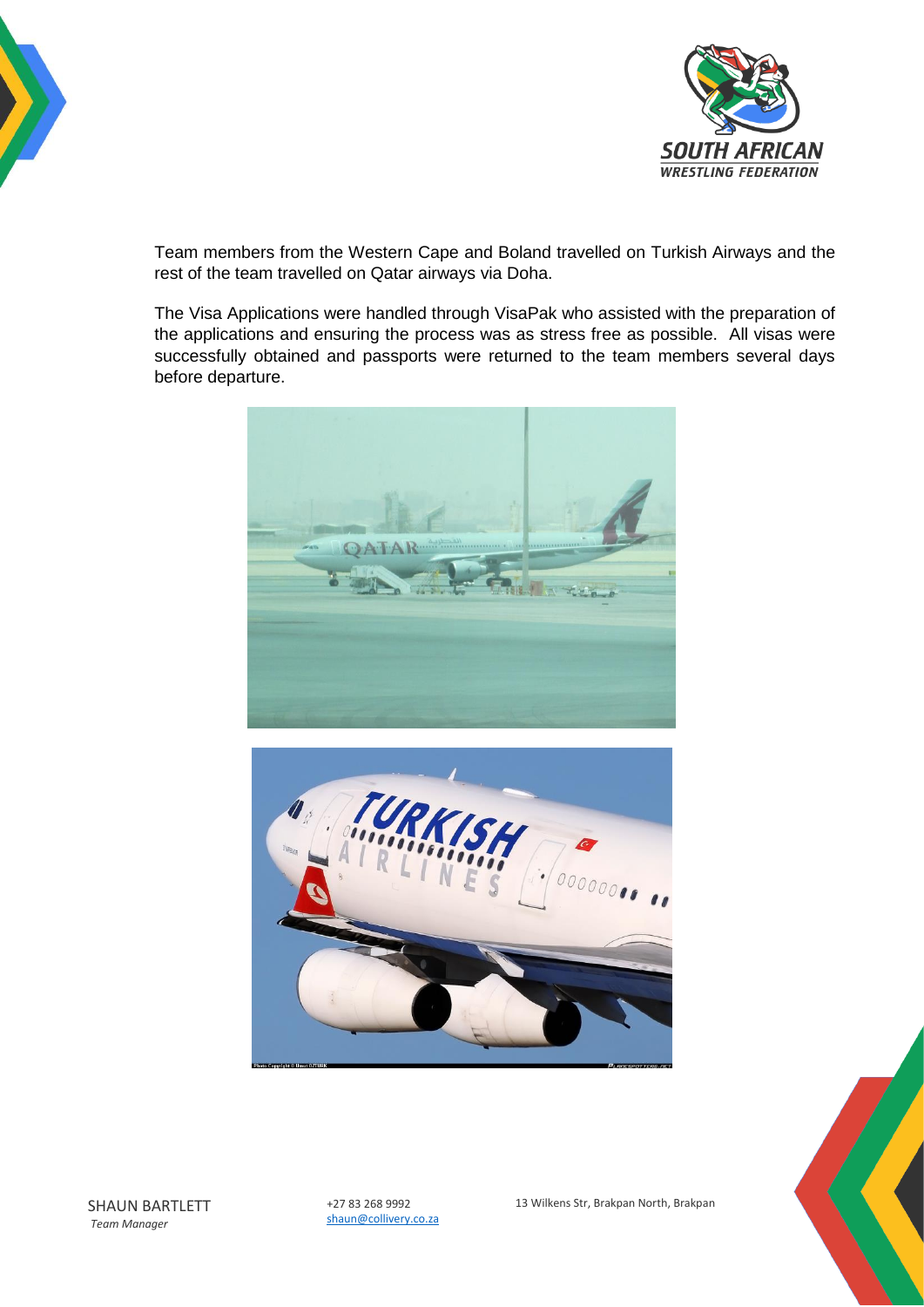



## **2. Championship**

## **2.1. Transport**

We were met by the representative from the Algerian Wrestling Federation and our bus driver at the airport and after exchanging some USD for local currency we left for the Olympic Centre. The same bus was provided to us for the remainder of our stay to take us to where we needed to go on competition days and other outings.

The transportation was of a high standard and was always on time.

## **2.2. Accommodation**

Our accommodation was of a high standard and was modern, very clean and the rooms were spacious and air-conditioned. We had Wi-Fi connection in the lounge area, but as more and more teams arrived it became more difficult to connect to and maintain connectivity.

Each room had their own bathroom and toilette facilities which was a blessing as public facilities in Algeria were not the cleanest.

We also made use of the <sup>1/2</sup> Olympic size swimming pool as well as the basketball courts and all the other facilities within the Centre.

The food was foreign to us and many of the meals were not very enjoyable, however there was enough food for those who wanted to eat and the rest of us made do with snacks and Pizza at the competition venue. We also enjoyed their yogurts, fruits and juices which were very tasty.

Water was provided for training and competition purposes thanks to our hosts who always made sure we had enough on hand.

## **2.3. Exploring the Country**

Although our hosts and the people of Algeria in general were friendly and welcoming, the location of the Olympic Training Centre in Souidania, a suburb which is about an hour away from Algiers' city centre, proved to be the ideal place to train but not the best to explore.

It is located in a relatively new area with absolutely no tourist attractions or places of interest nearby. Although we had a bus at our disposal it was difficult co coordinating training sessions, weigh in and sightseeing due to the distance and time it would take to travel.

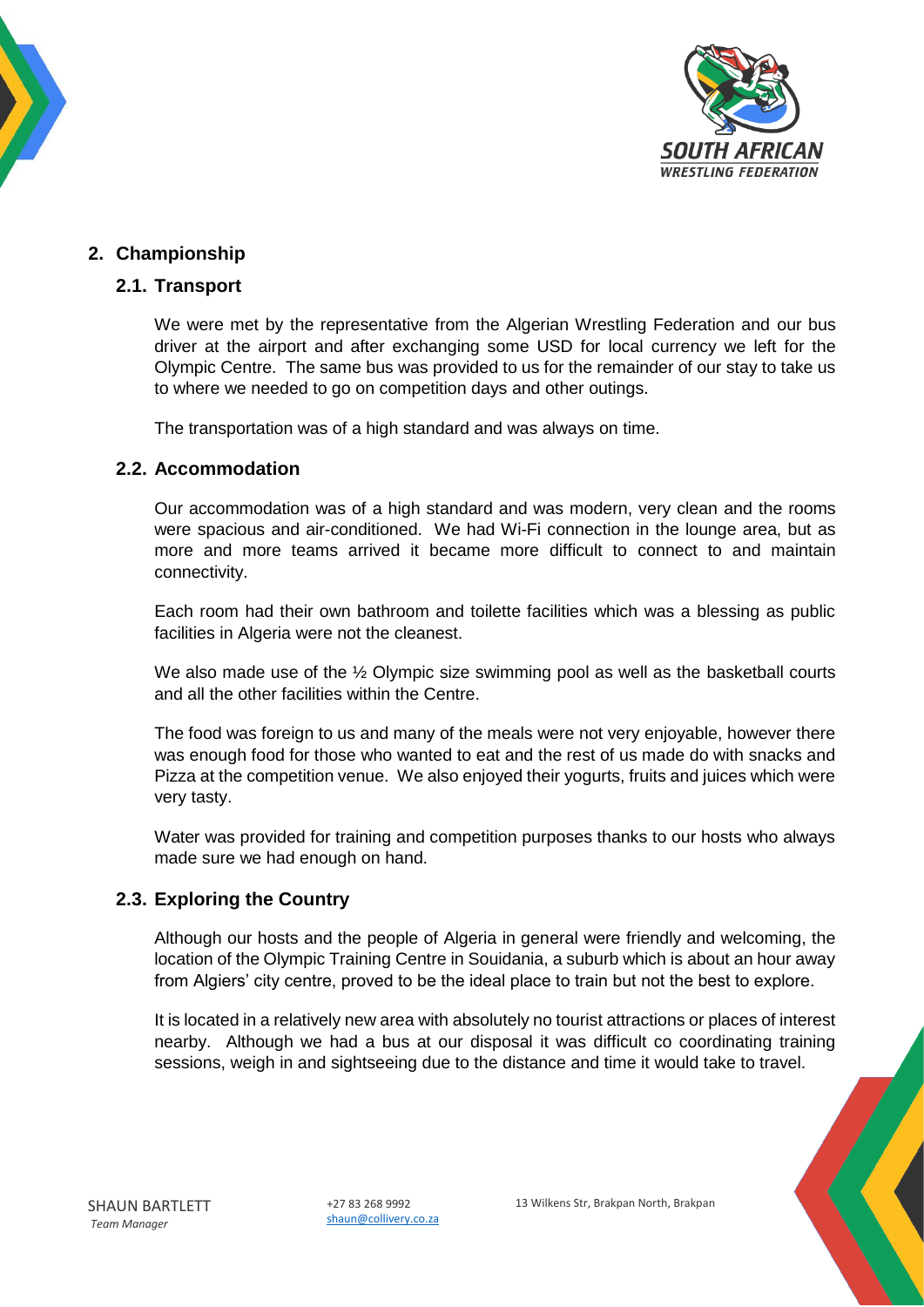



We were able to explore the immediate surroundings and fortunately there were a few Superetes in the area where we could buy cool drinks, snacks etc.

After the competition we were able to visit a shopping centre and beach where the wrestlers could get an idea of the country and the people. We were also treated to a drive to a night market and tourist area later that night.

Algeria is a very hot clean country. People are very friendly and welcoming.







SHAUN BARTLETT *Team Manager*

+27 83 268 9992 shaun@collivery.co.za 13 Wilkens Str, Brakpan North, Brakpan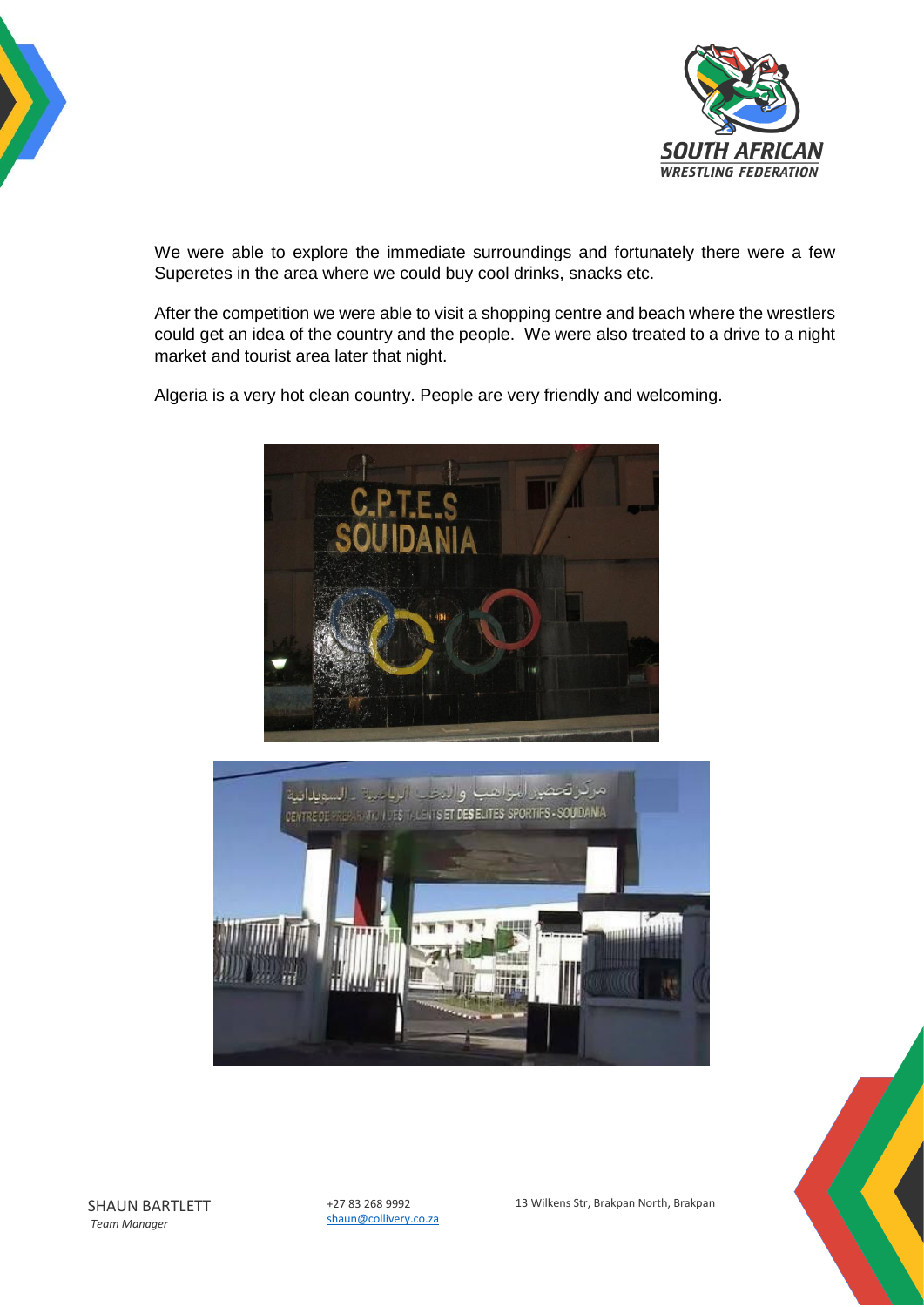



## **2.4. Training and Competition Venue**

The practicing hall was in the same facility where we were accommodated, just down stairs, this made our practicing schedule very easy and we were able to enjoy full use of the three training mats on a daily basis.

On competition days we had to travel about 35km to the competition hall. The layout of the wrestling area was beautiful and spacious. Spectators and wrestlers were seated on top and only wrestlers, coaches and team managers were allowed access to the wrestling area. Access was strictly controlled and we enjoyed an unobstructed view of all three mats.

The only concerns with the competition venue was that the ablution facilities catered for local inhabitants only and the facilities were not something we as "westerners" are accustomed to. Fortunately, our bus was equipped with its own toilette and the ladies were allowed to use this when needed.

There was no food available inside the venue however this did not stop our wrestlers from exploring the surrounding shops and finding some tasty local food.

## **2.5. Medical, Weigh-in and Paring**

All styles competed on the same day therefore the medical and weigh in took place on the same day for the entire team. We were not allowed access to the scales themselves however the process was carefully monitored by Mr Bouaziz and Mr Villet who instilled a level of confidence in the process.

The area allocated for this was not suitable and it was very cramped during the process.

The drawing of lots was done electronically and entered onto the United World Wrestling's system. After each weight and category was weighed the draw was displayed on TV screens outside the weigh in area. This appeared to be a new process and the impression was that it was being tested as there were a few minor bugs in the process and after the weigh in we were allowed to photograph the manual weigh in sheets which were used to do the final pairing.

## **2.6. Placing of SA Wrestler**

Wrestling started on time and the first hour was really busy because all styles wrestled on the same day. For many of our young wrestlers the first few matches must have been an eye opener as the teams were well supported and the noise and atmosphere inside the venue was electrifying and something we in South Africa are not accustomed to.

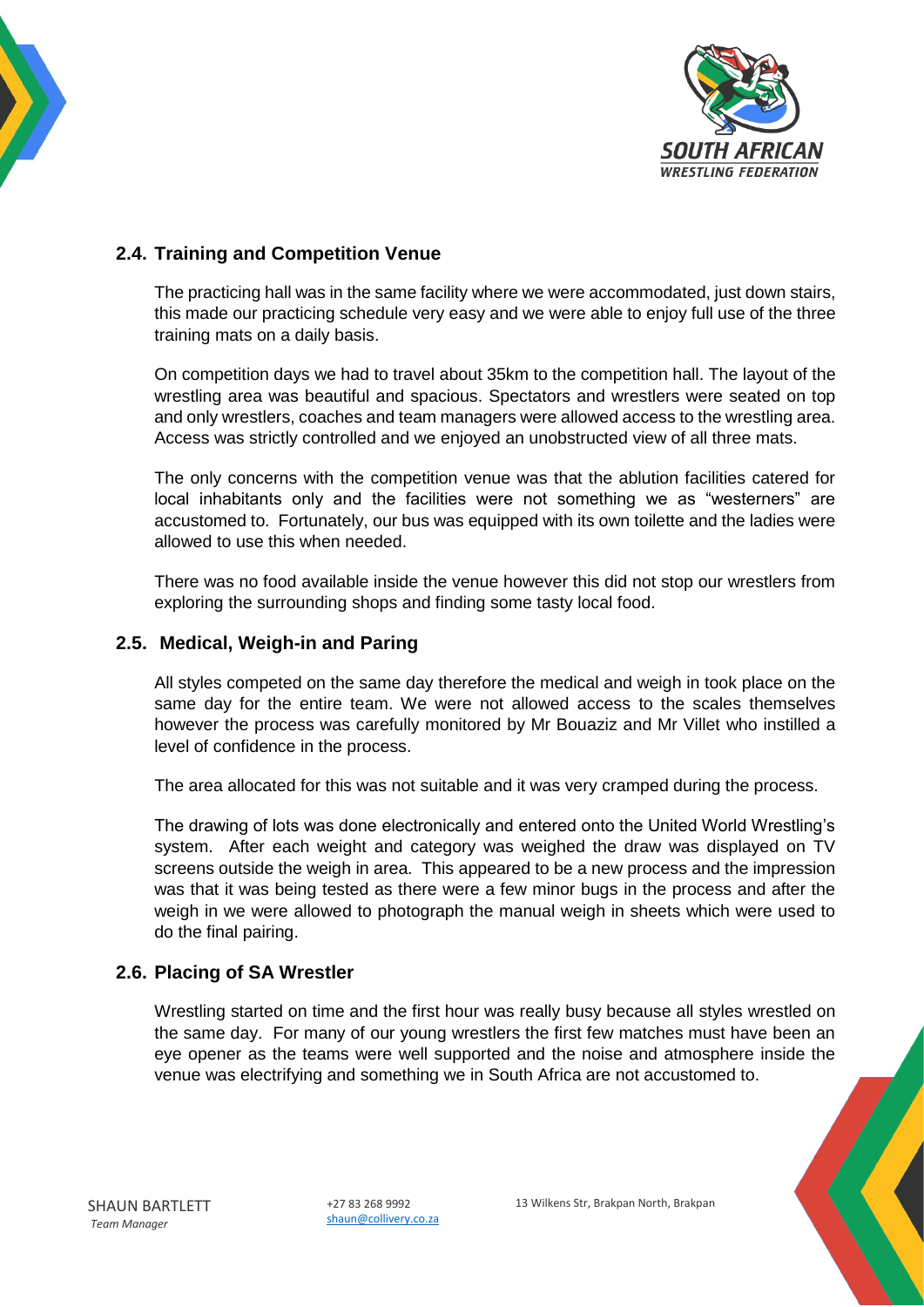



Once the nerves settled it was business as usual for our wrestlers and we could see them slowly settling down.

Below is a summary of results:

#### **Junior Greco Roman**

- $50kg Given Chochi 4<sup>th</sup>$
- 60kg Titsetsang Khathali  $5<sup>th</sup>$
- 66kg Onke Osadolor  $4<sup>th</sup>$
- 74kg Wiehan Whelan  $4<sup>th</sup>$
- $84kg lan Nel 3<sup>rd</sup>$

#### **Junior Woman**

•  $44kg -$  Patricia Theledi –  $3<sup>rd</sup>$ 

#### **Junior Freestyle**

- $50kg -$  Jason Beukes  $-3^{rd}$
- $55kg Gift Chochi 4<sup>th</sup>$
- 60kg Nic Van Den Berg  $5<sup>th</sup>$
- $50kg Xander Coetzee 1<sup>st</sup>$
- 66kg Tebou Mzimase 6<sup>th</sup>
- 84kg Dylan Marais 2<sup>nd</sup>
- 120 $kg$  Henk van Zyl 3<sup>rd</sup>

#### **2.7. Team Placing**

The teams were placed as follows:

- Greco Roman Team  $-3<sup>rd</sup>$  overall out of 5 Teams
- Woman's Team  $-4<sup>th</sup>$  overall out of 5 teams
- Freestyle Team  $-$  4<sup>th</sup> overall out of 7 teams

Although we were well prepared and the majority of our wrestlers are able to stand their ground with their African opponents it was clear that some of our wrestlers lacked the necessary experience to settle the nerves quicker and overcome the initial shock of competing at this level.



.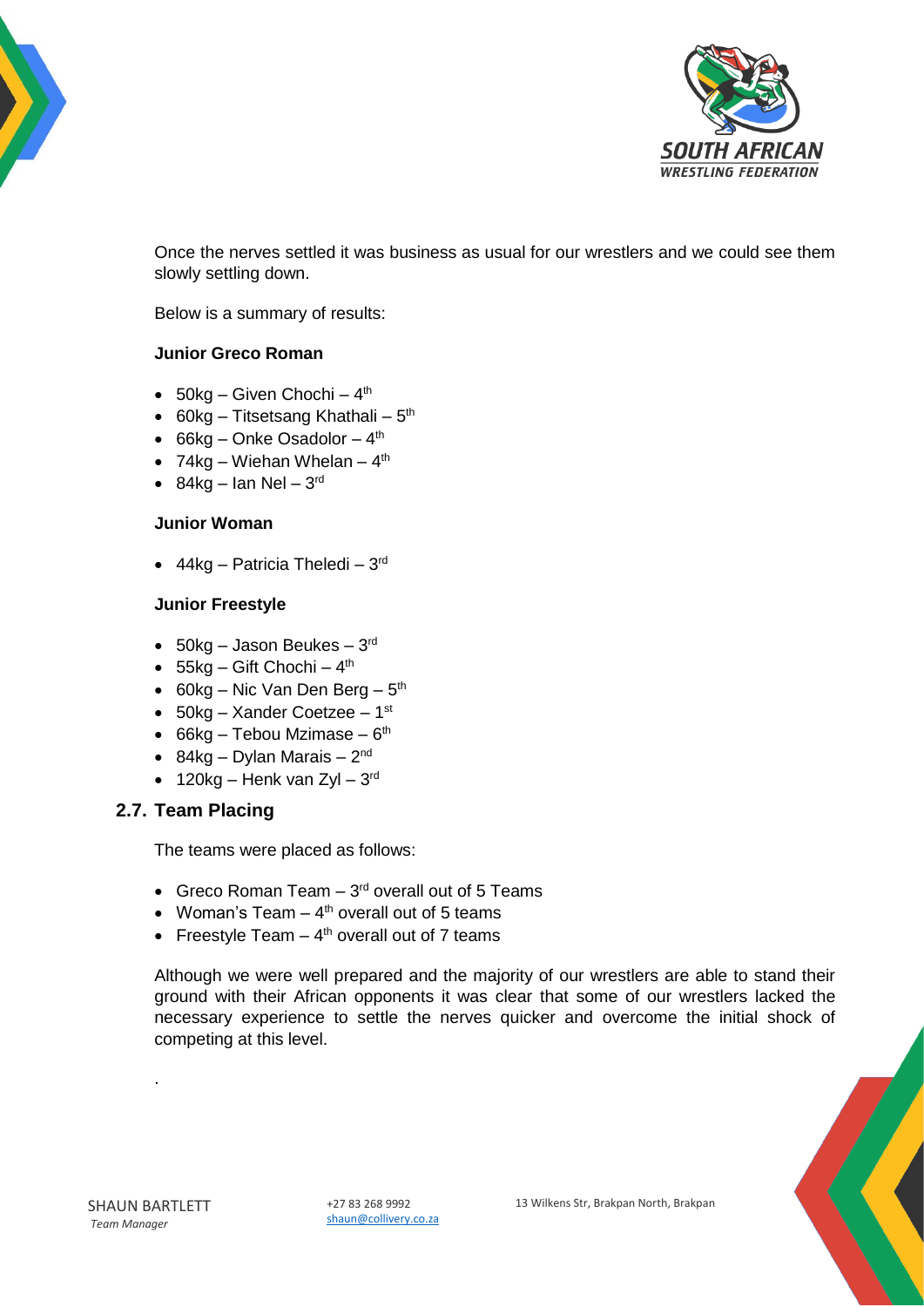





## **2.8. Team Discipline and Problems**

Leading up to the Championship discussions were held on a regular basis with the team regarding discipline and what the coaching and support staff expect of them on and off the mat. The SAWF and United World Wrestling's code of conduct was distributed and signed by all team members and their parents.

Overall the discipline was of a very high standard and the one or two minor incidents while in Algeria were handled by the Coaching and Support Staff.

The experienced Juniors showed good leadership skills and assisted with the management and discipline in the team.

## **3. Acknowledgements**

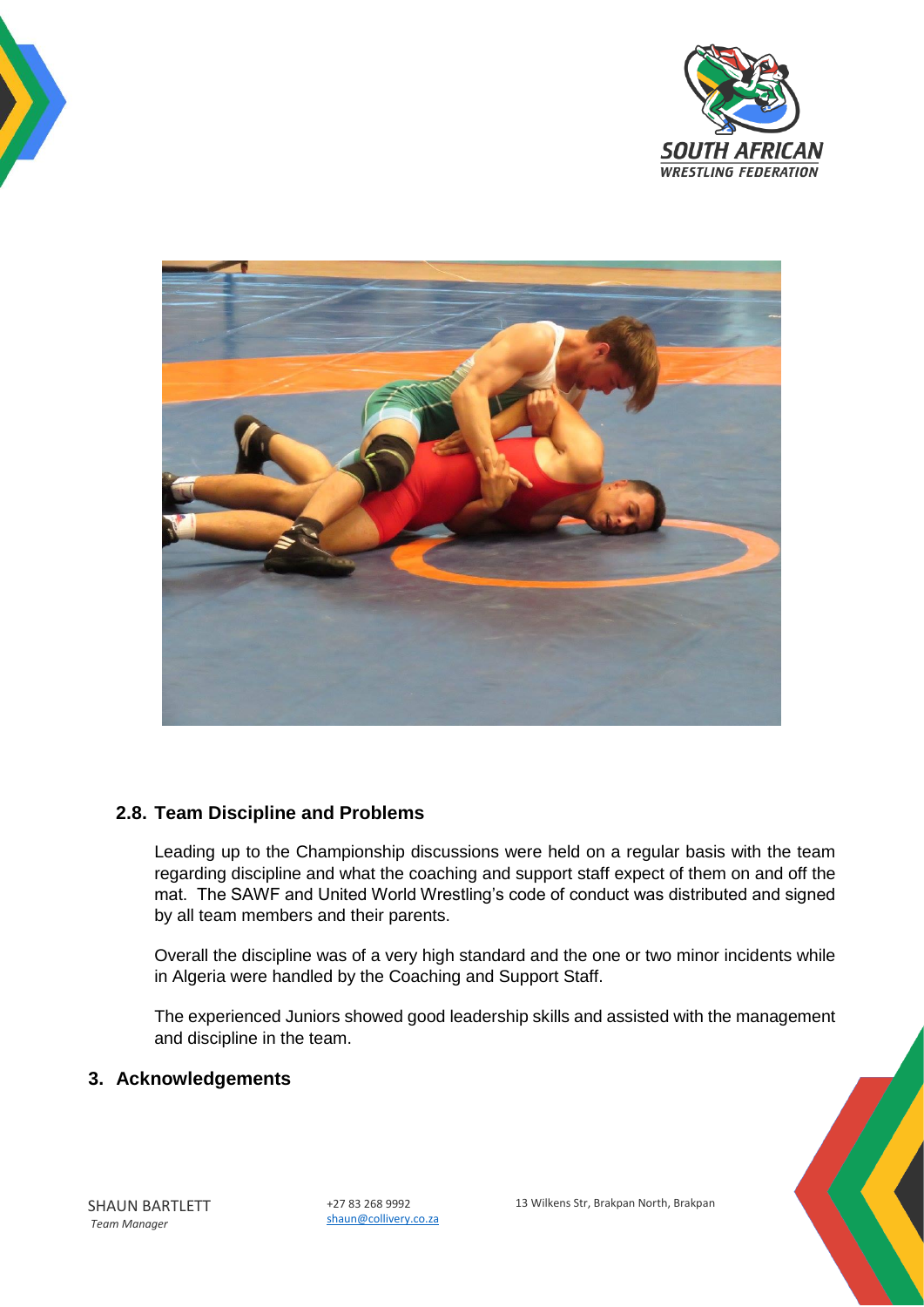



Firstly, we would like to thank the Team Manager's Council and the Executive Management of the SAWF for the confidence shown in selecting me to accompany this great group of wrestlers and coaches to the Championships.

Corrie and Tobie, thank you for the support and dedication to the sport and these young wrestlers. Your combined experience and knowledge was a real asset to all of us in the team and it is great to have coaches with the level of passion you both have. Well done!

Oom Manie, where would I be without Oom's support, knowledge and never say die attitude. No matter what happened Oom was always ready to help out and get things sorted on this side. Thank you for the lessons taught during the 2015 Championships they came in handy when dealing with some of the issues in Algeria,

Thank you to our "home team manager" Gussie Bartlett for being our link to the parents in South Africa – once again you showed just how quick you are to forward news onto the parents making them feel part of the team and sharing their experience with their children.

To Mr Sakkie Bosse and the rest of the SAWF Executive Management, thank you for showing an interest in the team and for all the support given to them before, during and after the championships.

A special word of thanks to Naledi Msimang and her team from the South African Embassy in Algiers for supporting our team and coming to spend most of the first day with us, it was really a nice surprise and was great being able to talk to someone who could relate to us.

Thank you to the parents for the countless hours spent supporting your child and the never ending financial input each of you give year in and year out. Know that your child wrestled his/her heart out and left it all on the mat. I am sure each of these young people came back as a better more experienced young man/woman.

#### Please never stop!

Finally, to each of our wrestlers, thank you for sharing your experience with me. It was truly an honour to have been your team manager and look forward to seeing you all grow into the future stars of South African Wrestling. There was lots of blood, sweat and tears shed in Algeria and it was truly great for me to share it with you. Africa is not for sissies…..and don't let anyone tell you anything else. Well done on your achievements and continue to train hard and reach for those goals.

All the best and Oom Shaun will be watching……

Shaun Bartlett